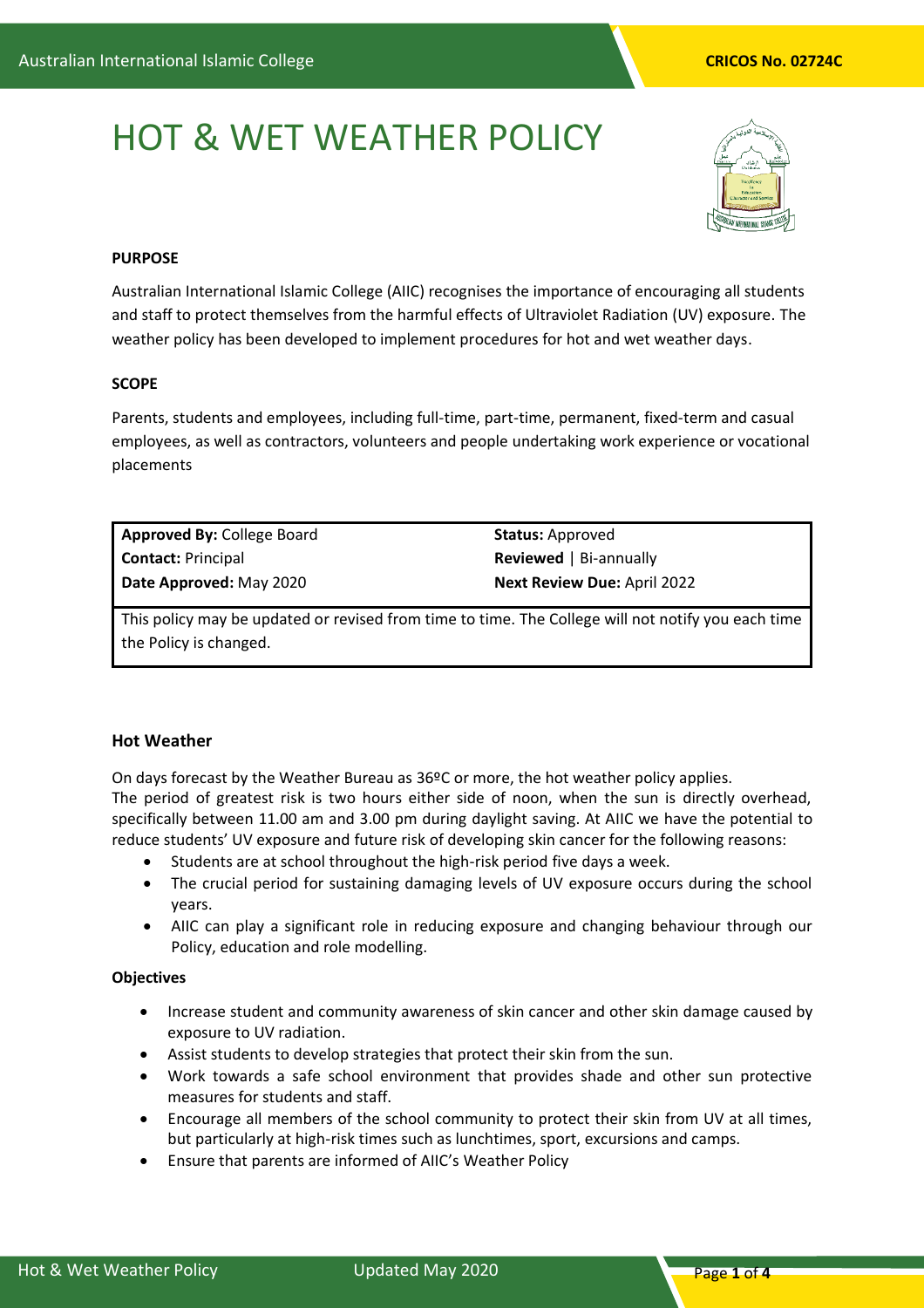### **Implementation**

**Shade:** AIIC have increased the amount of shade available in the school by introducing shade sail structures throughout the school. Some other strategies for increasing shade will include:

- Maximising existing shade (verandas, covered walkways).
- Allowing students to eat lunch indoors.
- Planting trees in clusters to increase shade area.
- Building seating around trees.
- Moving seats and tables to areas of shade

**Organisation of outdoor lessons and breaks:** To reduce student and staff exposure to UV, timetables will be reviewed to minimise time spent outdoors during peak UV periods. If the forecast is for temperatures over 360 C, the following will be implemented:

- Students will be supervised in the classroom/hall.
- They will be notified of the conditions by any Admin staff at the beginning of recess and/or lunch.

**All-day events:** The risk of skin damage on all - day excursions is high. Severe sunburn is likely when students are outside for long periods of time.

For all day excursions the following strategies will be implemented:

- Provide plenty of sunscreen.
- Inform students, parents and staff that sun protection will be a priority.
- Promote the sun protection message in all printed information about the day.

**Curriculum:** Incorporate lessons on UV radiation risk reduction and sun safety into the curriculum across the school. Students should not only understand how and why they need to protect their skin, but also have the opportunity to explore related issues, such as self-image and peer pressure, all of which influence decision making in relation to UV exposure.

**Clothing:** All students will be required to wear a bucket or broad-brimmed hat whenever they are outside (*e.g.* morning tea, lunch, sport, and excursions). Staff members are to actively act as role models by wearing appropriate hats and clothing. Students will be encouraged to wear T-shirts or protective shirts over bathers while attending swimming lessons.

**Sunscreen:** It is recommended that all students wear sunscreen provided from home, especially on their face and arms, particularly during the first and last terms of the year.

**Vitamin D:** Safe sun exposure for the production of Vitamin D –particularly during the winter months for healthy bone development in children is encouraged. Vitamin D is essential for strong bones, muscles and overall health.

Students are encouraged to expose their hands, face and arms to:

- 10 minutes of sunlight before 10.00 am or after 3.00 pm on most days of the week.
- Two to three hours per week of sunlight to face, arms and hands in winter

**Occupational Health & Safety:** The School recognises that staff members are at risk of UV damage during yard duty and outdoor events, especially physical education and sport teachers and ground staff. Staff are strongly encouraged to keep a broad-brimmed hat, sunglasses and a long-sleeved shirt at school for use during outdoor activities. An umbrella may be used for any staff who does not wish to wear a hat.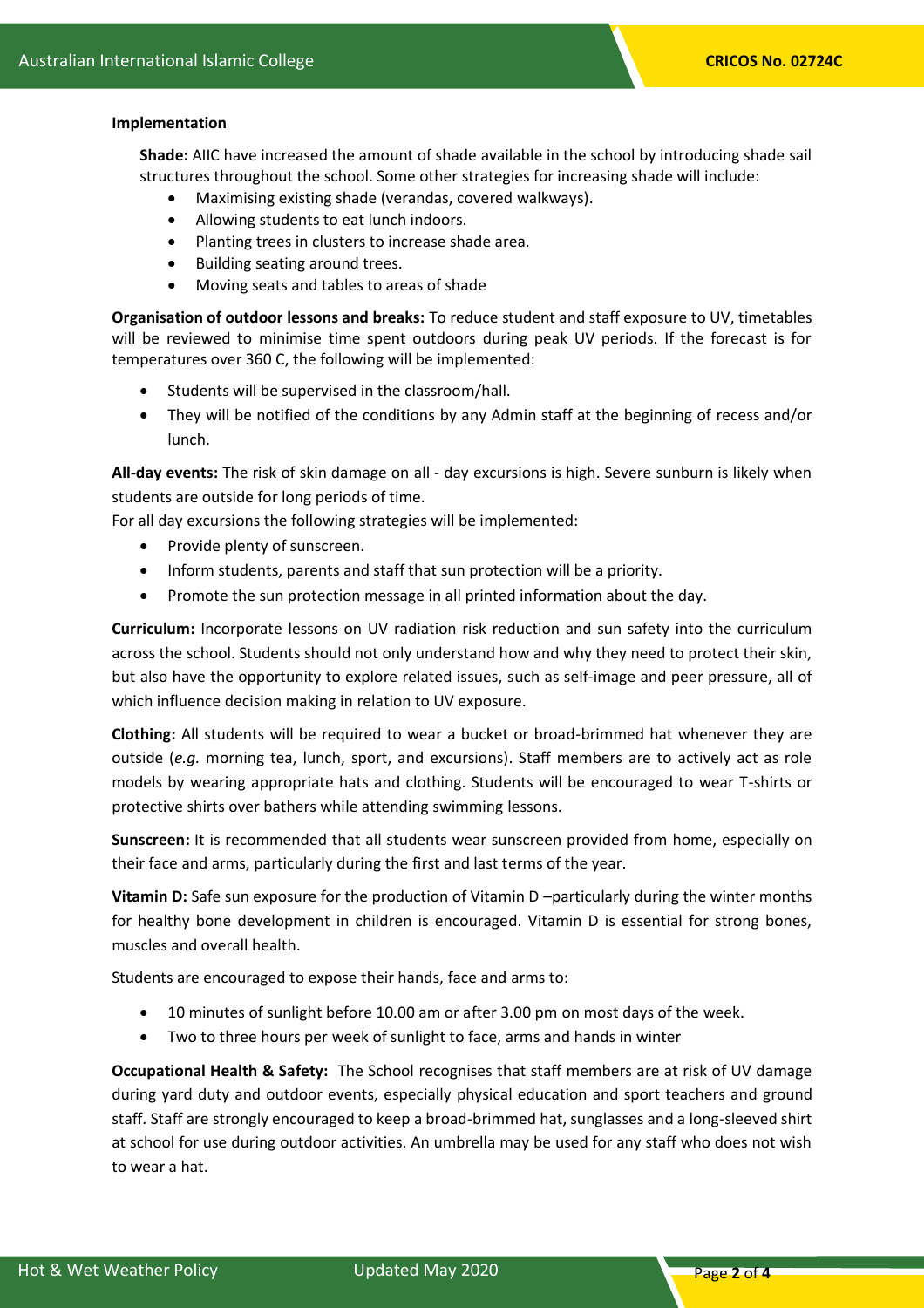**Junior School Sport and Co-Curricular Programs –activity based:** Junior School sport fixtures and/or co-curricular activities which are activity based will be cancelled on days forecast to be 36 degrees or over.

**Monitoring and Evaluation:** The Sun Safe Policy will be monitored by the Principal who will ensure that the Policy is reviewed every three years and they will contact the Cancer Council of Queensland to ensure that up-to-date information is maintained in relation to resources and policy information.